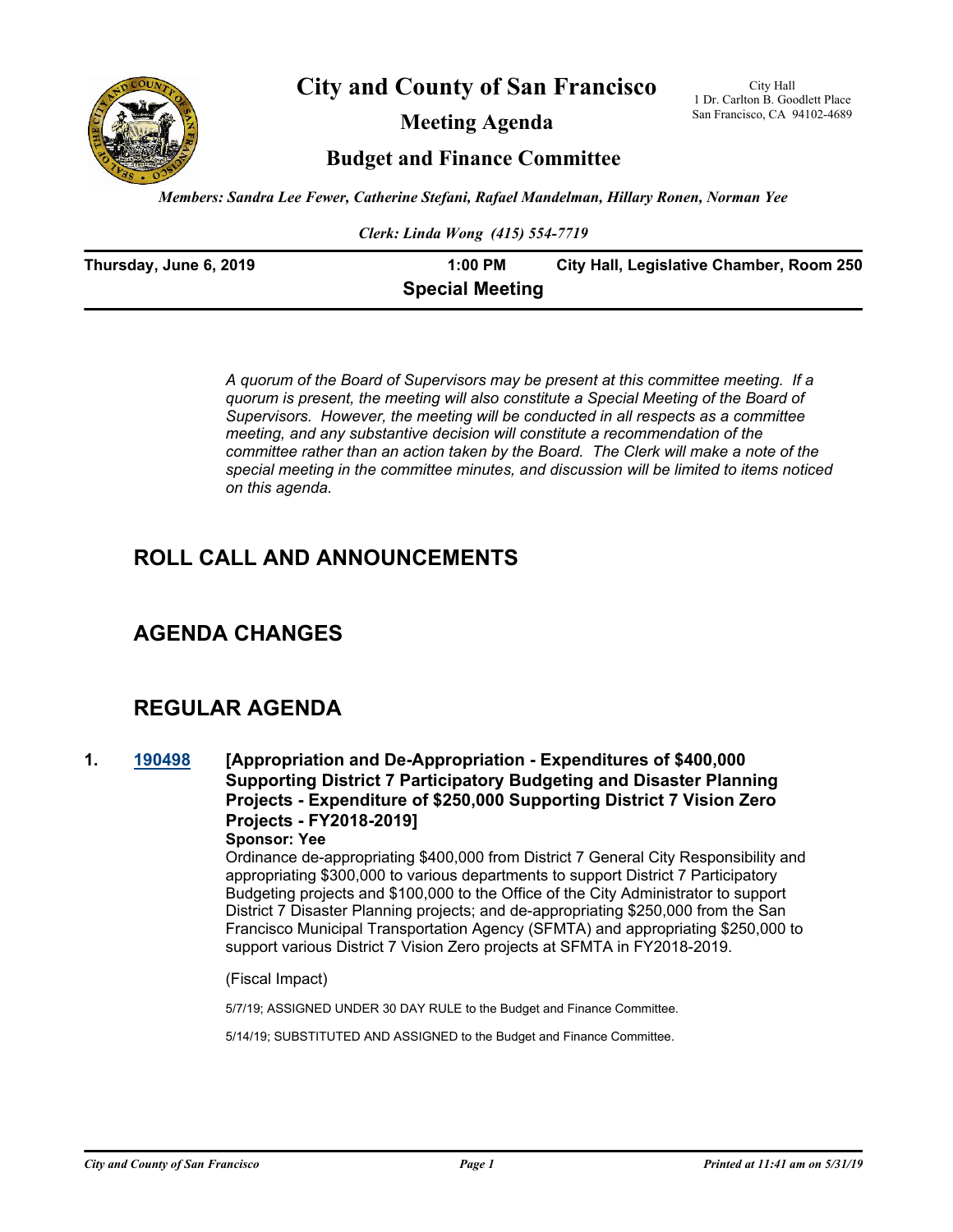### **2. [190500](http://sfgov.legistar.com/gateway.aspx?m=l&id=34622) [General Obligation Bonds - Earthquake Safety and Emergency Response - Not to Exceed \$628,500,000]**

### **Sponsors: Mayor; Fewer, Stefani and Mar**

Resolution determining and declaring that the public interest and necessity demand the construction, acquisition, improvement, renovation, and seismic retrofitting of the Emergency Firefighting Water System, firefighting facilities and infrastructure, police facilities and infrastructure, facilities for the Department of Emergency Management's 911 Call Center, and other disaster response facilities and infrastructure for earthquake and public safety and related costs necessary or convenient for the foregoing purposes; authorizing landlords to pass-through 50% of the resulting property tax increase to residential tenants in accordance with Administrative Code, Chapter 37; finding that the estimated cost of \$628,500,000 for such proposed project is and will be too great to be paid out of the ordinary annual income and revenue of the City and County and will require expenditures greater than the amount allowed therefor by the annual tax levy; reciting the estimated cost of such proposed project; fixing the maximum rate of interest on such bonds and providing for the levy and collection of taxes to pay both principal and interest; finding that a portion of the proposed bond is not a project under the California Environmental Quality Act (CEQA) and adopting findings under CEQA for the remaining portion of the proposed bond; finding that the proposed bond is in conformity with the eight priority policies of Planning Code, Section 101.1(b), and is consistent with the General Plan; complying with the restrictions on the use of bond proceeds specified in California Government Code, Section 53410; and waiving the time requirements specified in Administrative Code, Section 2.34.

(Fiscal Impact)

5/7/19; RECEIVED AND ASSIGNED to the Budget and Finance Committee.

5/21/19; REFERRED TO DEPARTMENT.

5/30/19; RESPONSE RECEIVED.

*The Chair intends to entertain a motion to refer this item to the full Board as a Committee Report for consideration on June 11, 2019.*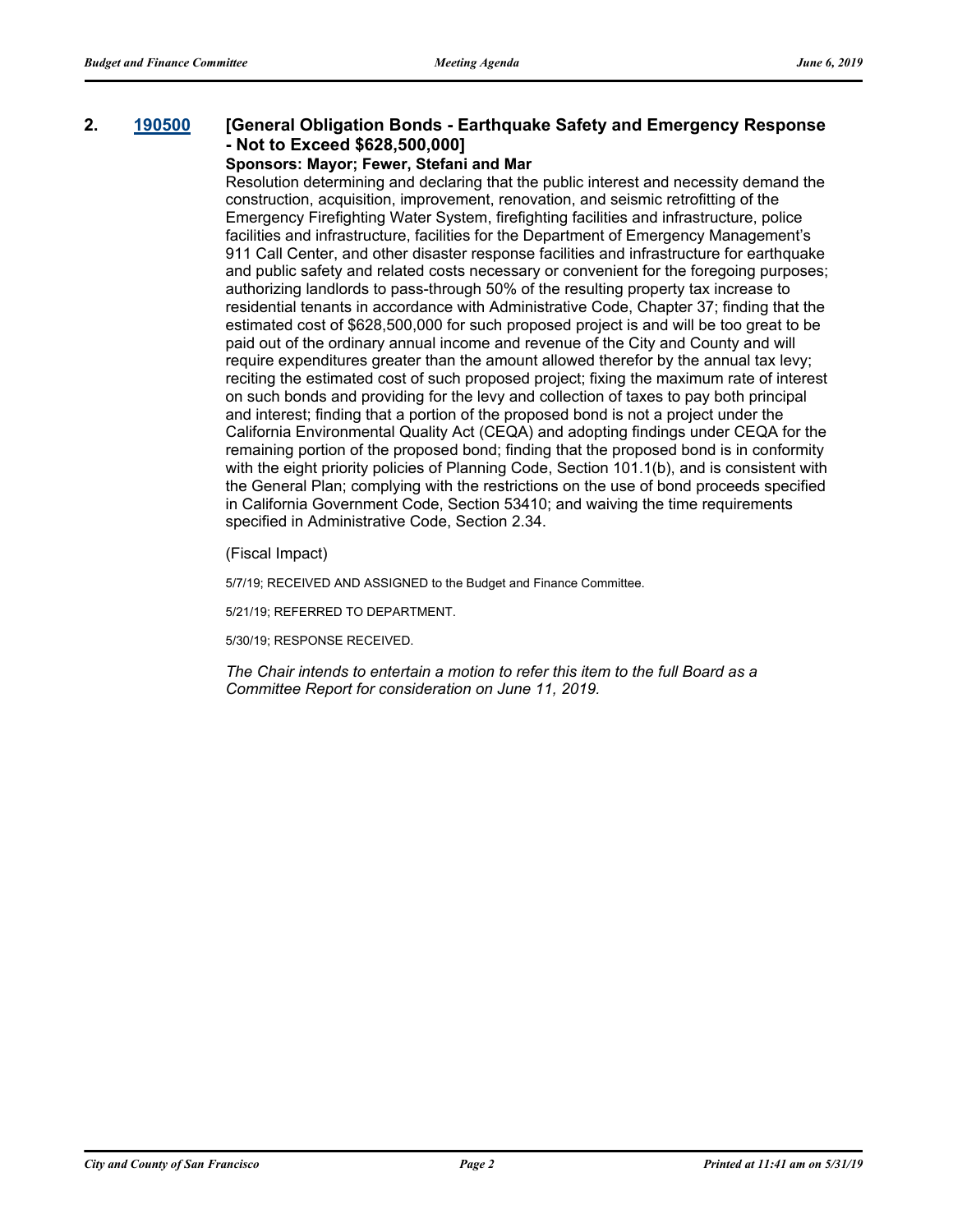### **3. [190494](http://sfgov.legistar.com/gateway.aspx?m=l&id=34616) [General Obligation Bond Election - Earthquake Safety and Emergency Response - Not to Exceed \$628,500,000] Sponsors: Mayor; Fewer, Stefani and Mar**

Ordinance calling and providing for a special election to be held in the City and County of San Francisco on Tuesday, March 3, 2020, for the purpose of submitting to San Francisco voters a proposition to incur the following bonded debt of the City and County: \$628,500,000 to finance the construction, acquisition, improvement, renovation, and seismic retrofitting of the Emergency Firefighting Water System, firefighting facilities and infrastructure, police facilities and infrastructure, facilities for the Department of Emergency Management's 911 Call Center, and other disaster response facilities and infrastructure for earthquake and public safety and related costs necessary or convenient for the foregoing purposes; authorizing landlords to pass-through 50% of the resulting property tax increase to residential tenants in accordance with Administrative Code, Chapter 37; finding that the estimated cost of such proposed project is and will be too great to be paid out of the ordinary annual income and revenue of the City and County and will require expenditures greater than the amount allowed therefor by the annual tax levy; reciting the estimated cost of such proposed project; fixing the date of election and the manner of holding such election and the procedure for voting for or against the proposition; fixing the maximum rate of interest on such bonds and providing for the levy and collection of taxes to pay both principal and interest; prescribing notice to be given of such election; finding that a portion of the proposed bond is not a project under the California Environmental Quality Act (CEQA) and adopting findings under CEQA for the remaining portion of the proposed bond; finding that the proposed bond is in conformity with the eight priority policies of Planning Code, Section 101.1(b), and is consistent with the General Plan; consolidating the special election with the general election; establishing the election precincts, voting places, and officers for the election; waiving the word limitation on ballot propositions imposed by Municipal Elections Code, Section 510; complying with the restrictions on the use of bond proceeds specified in California Government Code, Section 53410; incorporating the provisions of Administrative Code, Sections 5.30-5.36; and waiving the time requirements specified in Administrative Code, Section 2.34.

5/7/19; ASSIGNED UNDER 30 DAY RULE to the Budget and Finance Committee.

5/21/19; REFERRED TO DEPARTMENT.

5/30/19; RESPONSE RECEIVED.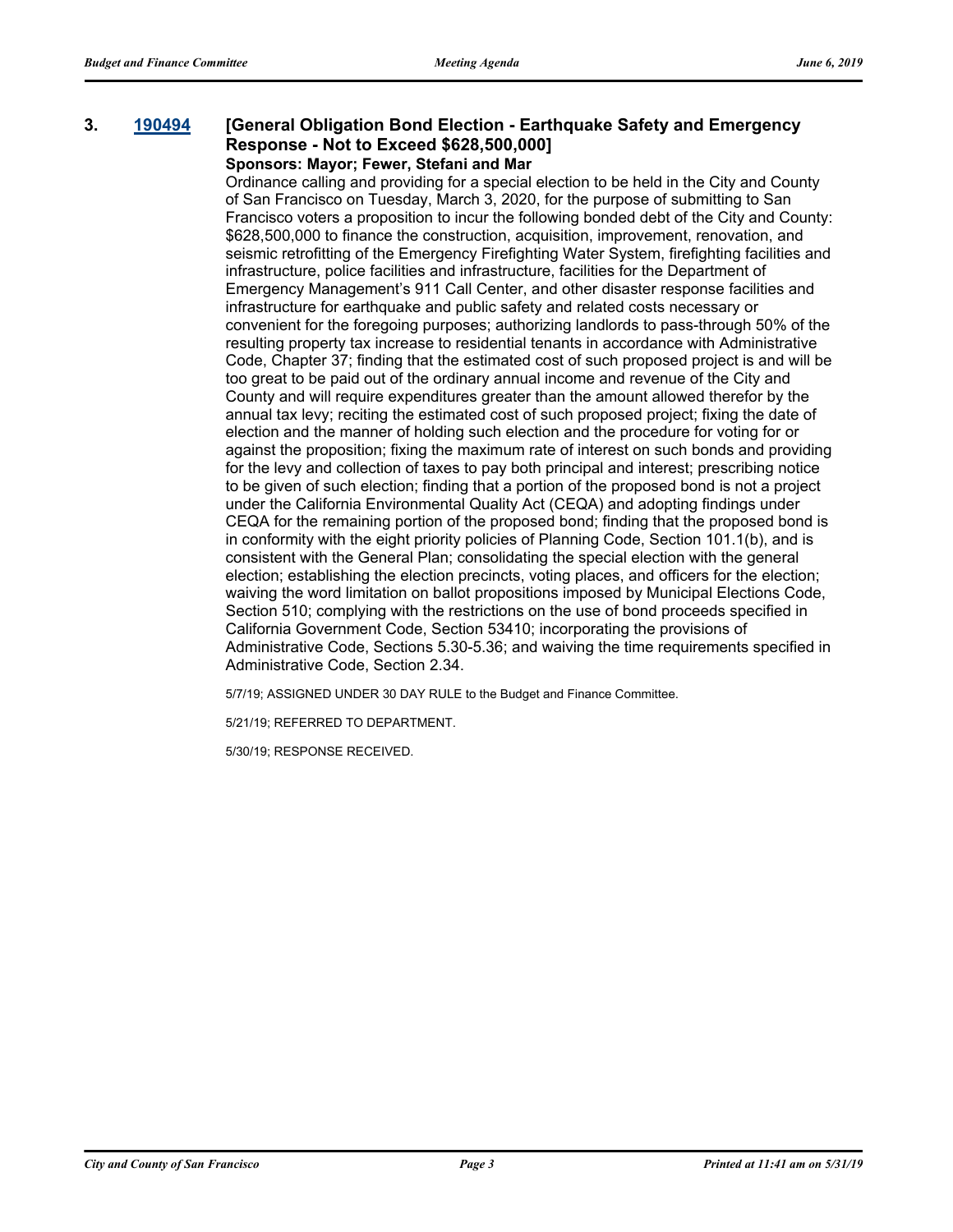## **4. [190501](http://sfgov.legistar.com/gateway.aspx?m=l&id=34623) [General Obligation Bonds - Affordable Housing - Not to Exceed \$500,000,000]**

#### **Sponsors: Mayor; Yee, Brown, Safai, Walton and Stefani**

Resolution determining and declaring that the public interest and necessity demand the construction, development, acquisition, improvement, rehabilitation, preservation and repair of affordable housing improvements and related costs necessary or convenient for the foregoing purposes; to be financed through bonded indebtedness in an amount not to exceed \$500,000,000; authorizing landlords to pass-through 50% of the resulting property tax increase to residential tenants under Administrative Code, Chapter 37; providing for the levy and collection of taxes to pay both principal and interest on such bonds; adopting findings under the California Environmental Quality Act; and finding that the proposed bond is in conformity with the General Plan, and the eight priority policies of Planning Code, Section 101.1(b).

#### (Fiscal Impact)

5/7/19; RECEIVED AND ASSIGNED to the Budget and Finance Committee.

5/14/19; REFERRED TO DEPARTMENT.

5/16/19; REFERRED TO DEPARTMENT.

5/30/19; RESPONSE RECEIVED.

*The Chair intends to entertain a motion to refer this item to the full Board as a Committee Report for consideration on June 11, 2019.*

## **5. [190495](http://sfgov.legistar.com/gateway.aspx?m=l&id=34617) [General Obligation Bond Election - Affordable Housing - Not to Exceed \$500,000,000]**

#### **Sponsors: Mayor; Yee, Brown, Safai, Walton and Stefani**

Ordinance calling and providing for a special election to be held in the City and County of San Francisco on Tuesday, November 5, 2019, for the purpose of submitting to San Francisco voters a proposition to incur bonded indebtedness not to exceed \$500,000,000 to finance the construction, development, acquisition, improvement, rehabilitation, preservation, and repair of affordable housing improvements, and related costs necessary or convenient for the foregoing purposes; authorizing landlords to pass-through 50% of the resulting property tax increase to residential tenants under Administrative Code, Chapter 37; providing for the levy and collection of taxes to pay both principal and interest on such Bonds; incorporating the provisions regarding the Citizens' General Obligation Bond Oversight Committee's review of Affordable Housing Bond expenditures in Administrative Code, Sections 5.30-5.36; setting certain procedures and requirements for the election; adopting findings under the California Environmental Quality Act; and finding that the proposed Bonds are in conformity with the General Plan, and the eight priority policies of Planning Code, Section 101.1(b).

5/7/19; ASSIGNED UNDER 30 DAY RULE to the Budget and Finance Committee.

5/14/19; REFERRED TO DEPARTMENT.

5/16/19; REFERRED TO DEPARTMENT.

5/30/19; RESPONSE RECEIVED.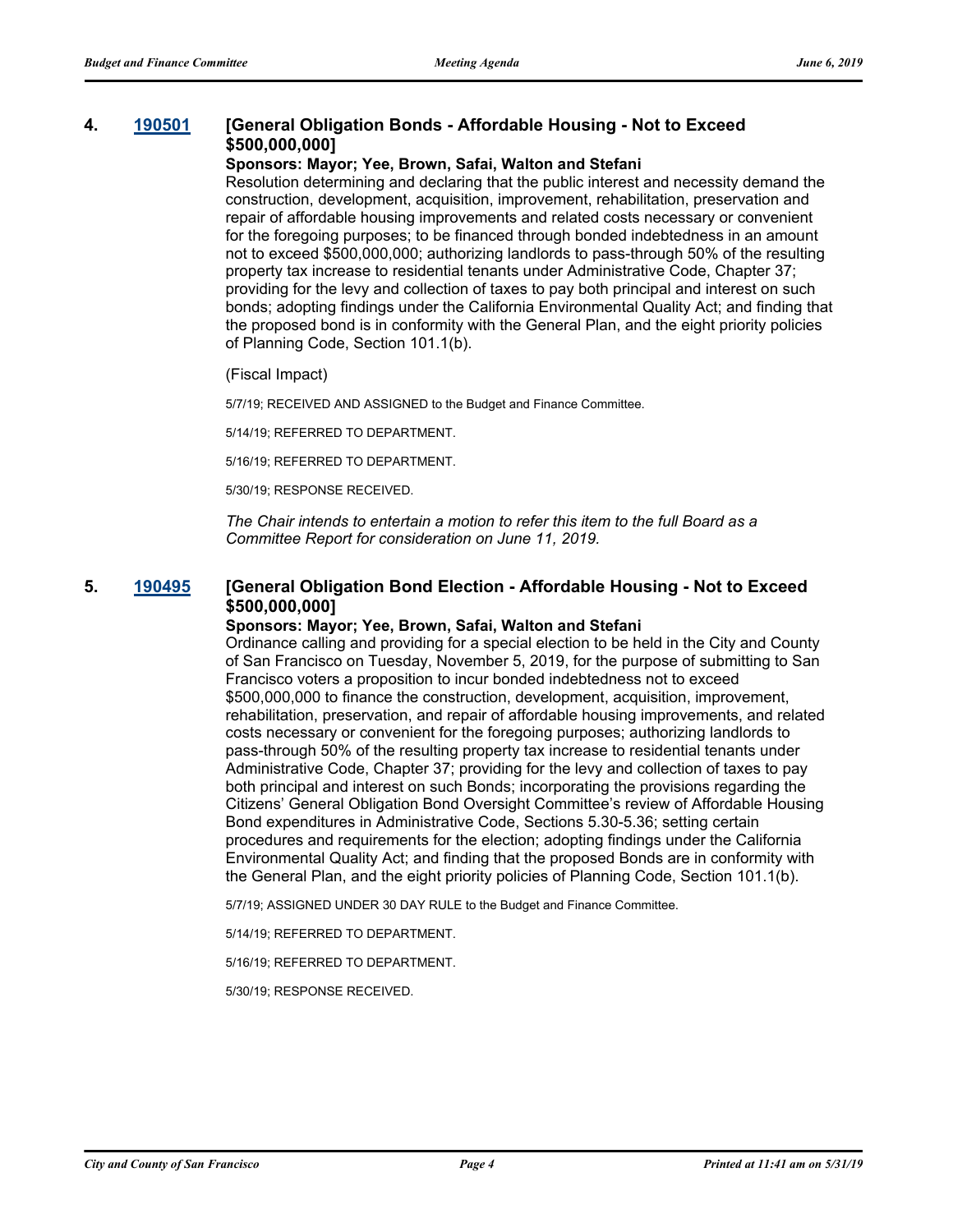## **6. [190122](http://sfgov.legistar.com/gateway.aspx?m=l&id=34243) [Hearing - Budget Priorities - Youth Commission - FYs 2019-2020 and 2020-2021]**

## **Sponsor: Fewer**

Hearing to identify the Youth Commission's budget priorities for FYs 2019-2020 and 2020-2021; and requesting the Youth Commission to report.

1/29/19; RECEIVED AND ASSIGNED to the Budget and Finance Committee.

2/13/19; CONTINUED TO CALL OF THE CHAIR.

## **ADJOURNMENT**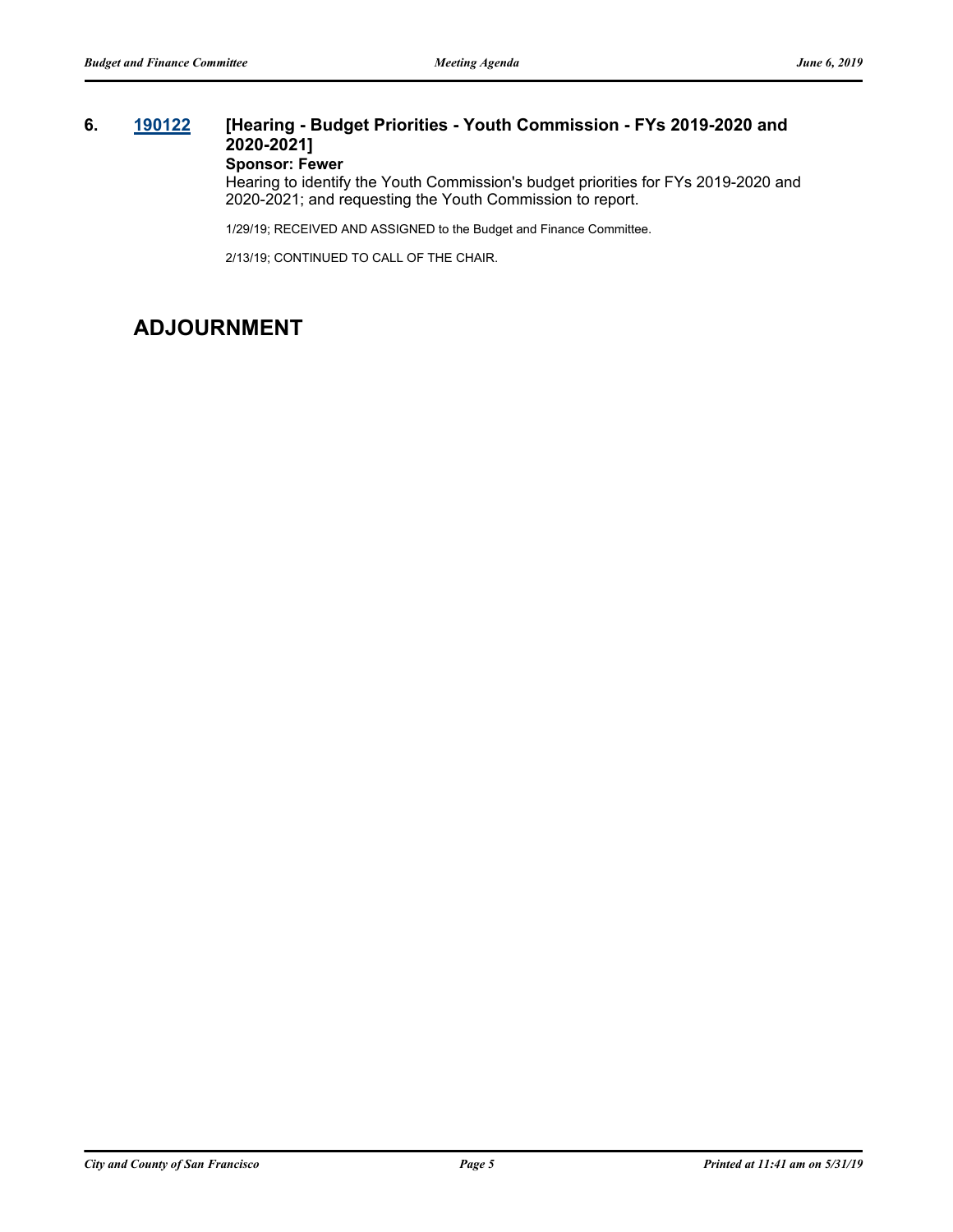# **LEGISLATION UNDER THE 30-DAY RULE**

*NOTE: The following legislation will not be considered at this meeting. Board Rule 3.22 provides that when an Ordinance or Resolution is introduced which would CREATE OR REVISE MAJOR CITY POLICY, the Committee to which the legislation is assigned shall not consider the legislation until at least thirty days after the date of introduction. The provisions of this rule shall not apply to the routine operations of the departments of the City or when a legal time limit controls the hearing timing. In general, the rule shall not apply to hearings to consider subject matter when no legislation has been presented, nor shall the rule apply to resolutions which simply URGE action to be taken.*

*(There is no legislation pending under the 30-Day Rule.)*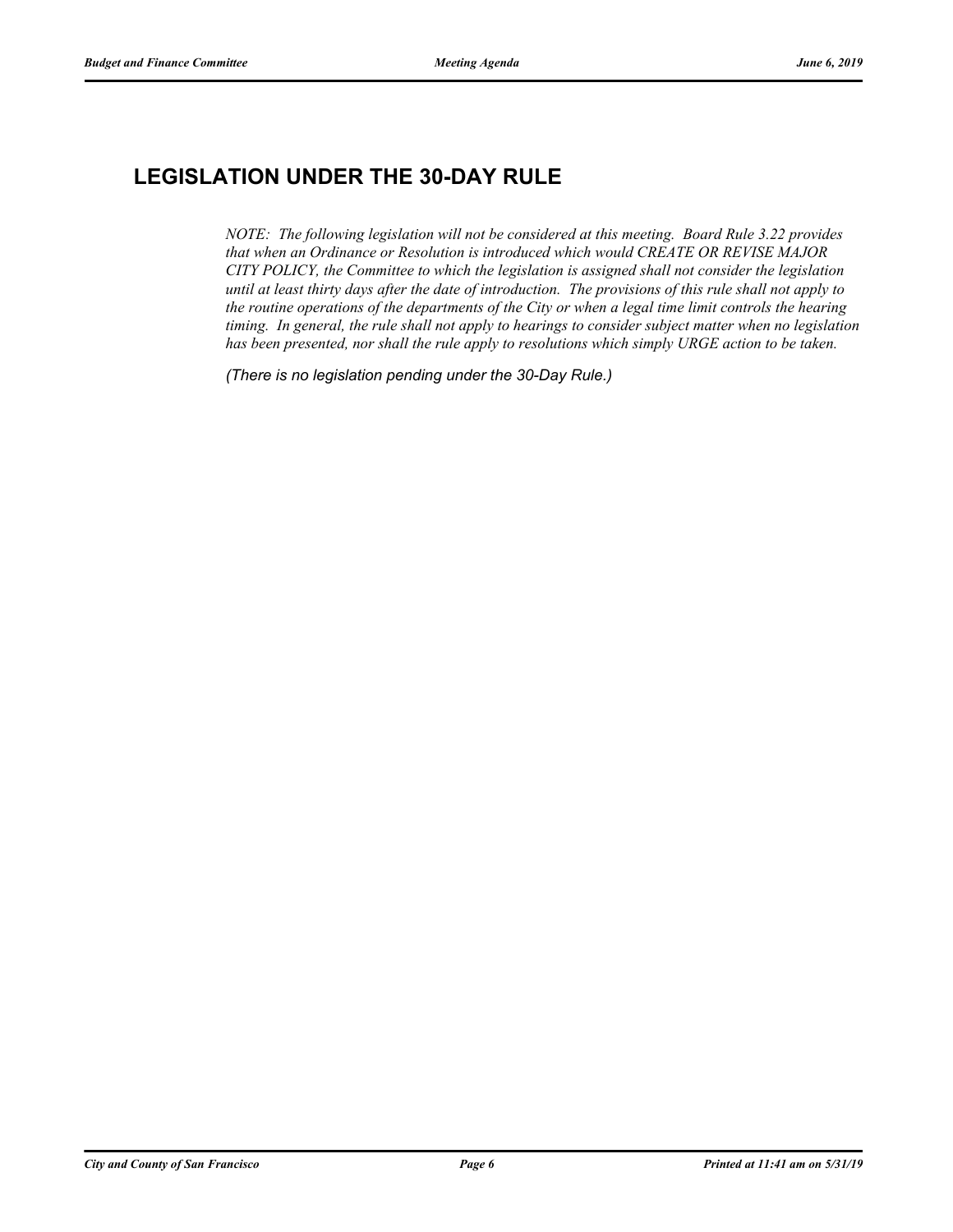## **Agenda Item Information**

Each item on the Consent or Regular agenda may include the following documents:

1) Legislation, 2) Budget and Legislative Analyst report,

3) Department or Agency cover letter and/or report, 4) Public correspondence

Items will be available for review at City Hall, 1 Dr. Carlton B. Goodlett Place, Room 244, Reception Desk.

## **Meeting Procedures**

The Board of Supervisors is the legislative body of the City and County of San Francisco. The Board has several standing committees where ordinances and resolutions are the subject of hearings at which members of the public are urged to testify. The full Board does not hold a second public hearing on measures which have been heard in committee.

Board procedures do not permit: 1) persons in the audience to vocally express support or opposition to statements by Supervisors or by other persons testifying; 2) ringing and use of cell phones, pagers, and similar sound-producing electronic devices; 3) bringing in or displaying signs in the meeting room; and 4) standing in the meeting room.

Each member of the public will be allotted the same maximum number of minutes to speak as set by the President or Chair at the beginning of each item or public comment, excluding City representatives, except that public speakers using interpretation assistance will be allowed to testify for twice the amount of the public testimony time limit. If simultaneous interpretation services are used, speakers will be governed by the public testimony time limit applied to speakers not requesting interpretation assistance. Members of the public who want a document placed on the overhead for display should clearly state such and subsequently remove the document when they want the screen to return to live coverage of the meeting.

IMPORTANT INFORMATION: The public is encouraged to testify at Committee meetings. Persons unable to attend the meeting may submit to the City, by the time the proceedings begin, written comments regarding the agenda items. These comments will be made a part of the official public record and shall be brought to the attention of the Board of Supervisors. Written communications should be submitted to the Clerk of the Board or Clerk of the Committee: 1 Dr. Carlton B. Goodlett Place, Room 244, San Francisco, CA 94102. Communications not received prior to the hearing may be delivered to the Clerk of the Board or Clerk of the Committee at the hearing and you are encouraged to bring enough copies for distribution to all of its members.

LAPTOP COMPUTER FOR PRESENTATIONS: Contact City Hall Media Services at (415) 554-7490 to coordinate the use of the laptop computer for presentations. Presenters should arrive 30 minutes prior to the meeting to test their presentations on the computer.

COPYRIGHT: System content that is broadcasted live during public proceedings is secured by High-bandwidth Digital Content Protection (HDCP), which prevents copyrighted or encrypted content from being displayed or transmitted through unauthorized devices. Members of the public who utilize chamber digital, audio and visual technology may not display copyrighted or encrypted content during public proceedings.

AGENDA PACKET: Available for review in the Office of the Clerk of the Board, City Hall, 1 Dr.Carlton B Goodlett Place, Room 244, or on the internet at http://www.sfbos.org/meetings. Meetings are cablecast on SFGovTV, the Government Channel 26. For DVD copies and scheduling call (415) 554-4188.

LANGUAGE INTERPRETERS: Requests must be received at least 48 hours in advance of the meeting to help ensure availability. Contact Peggy Nevin at (415) 554-5184. AVISO EN ESPAÑOL: La solicitud para un traductor debe recibirse antes de mediodía de el viernes anterior a la reunion. Llame a Peggy Nevin at (415) 554-5184. Paunawa: Ang mga kahilingan ay kailangang matanggap sa loob ng 48 oras bago mag miting upang matiyak na matutugunan ang mga hiling. Mangyaring tumawag ka sa (415) 554-5184.